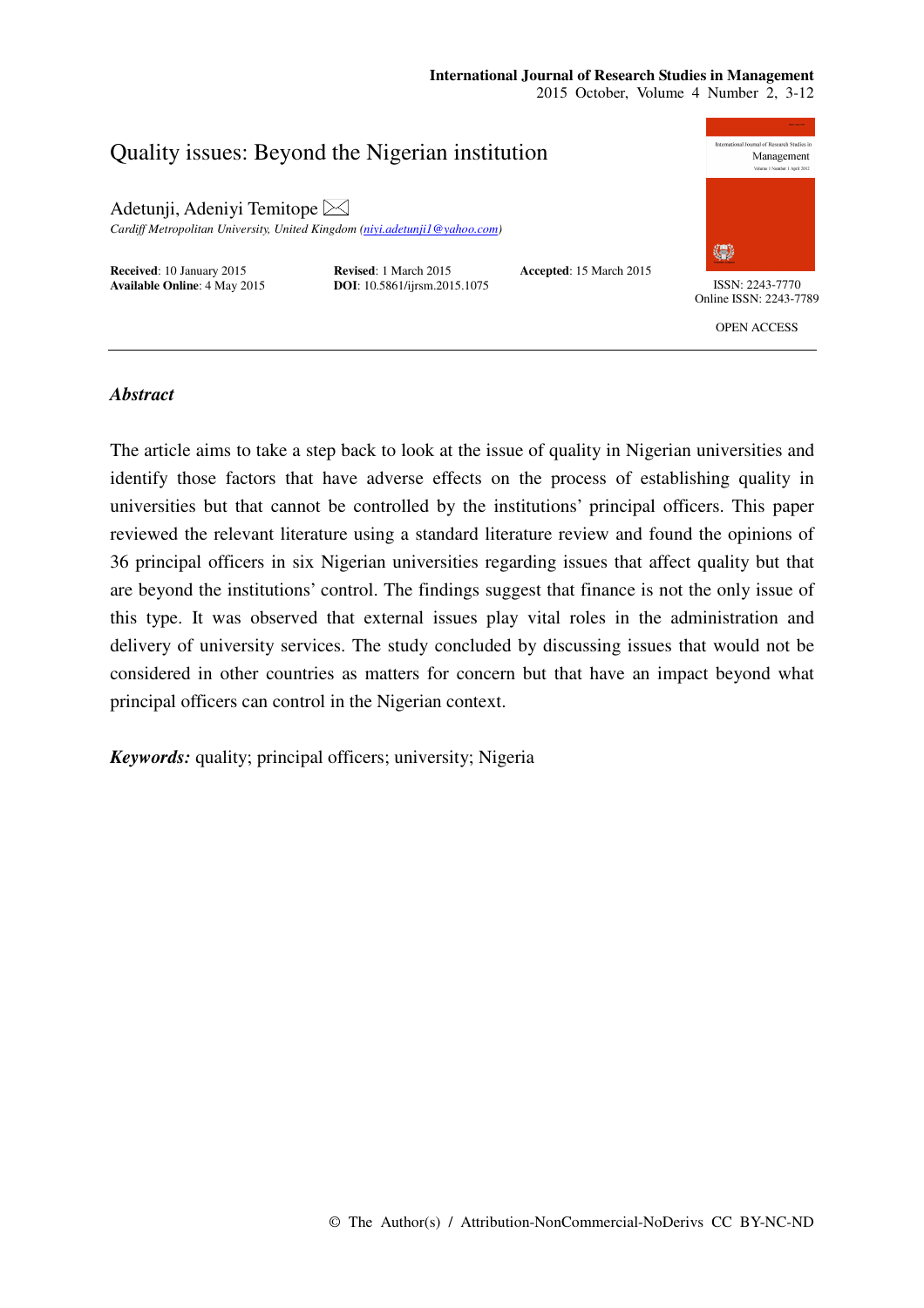# **Quality issues: Beyond the Nigerian institution**

### **1. Introduction**

When discussing the issue of quality in higher education, and universities in particular, the first point to keep in mind is that the education sector does not function or operate like other sectors, such as the manufacturing, communication, industrial or service sectors. This is because all these sectors deal with the production of objects (irrational) that can be used to improve rationale feelings, experiences, or emotions, thus making it easy to evaluate issues of quality based on what can be seen, touched, or felt. This also makes it easier to suggest techniques or approaches that can be quantified through the use of codes, assigned to a system function, and so on. However, in universities, the students cannot be subjected to total quantification, as opposed to products in other sectors, because while quality of education can experience added value during the education process, it cannot be felt, seen, or touched. Thus, while different mechanisms have been used to evaluate quality in different sectors, none of these has been suggested as being an appropriate solution for how to measure quality in and education, and especially a university context.

In the university context, many conflicting voices have been raised to address this issue; academics have considered approaches such as standards, benchmarking, good practice, and many more as there is a desperate need to bring about changes in the administration of universities. This is true in Nigeria in particular, 'where stakeholders' demand for quality has continued to increase daily as a result of intensifying and diversifying programs for the development of high level manpower within the context of the needs of the nation' (Adeogun & Osifila, 2010, p. 45). A few researchers who have studied the quality of education in Nigeria (Ibukun, 1997; Mgbekem, 2004; Ajayi & Ekundayo, 2008; Obasi, Akuchie, & Obasi 2010) have suggested that focusing on quality issues or university problems alone will not help the institutions, but claim instead that there is need to identify problems, and that to find solutions to how best to improve the quality in the context of Nigerian universities, for example, it is necessary to look beyond getting accreditation or funding from the National University Commission (NUC) or the government through the federal/state Ministry of Education alone. In a conclusive study, Adeogun and Osifila suggested that research activities may be the best way to readdress financial issues through foreign government education aids, grants from Non-Governmental Organizations (NGOs) and support from international bodies or agencies.

Considering the above issues, it is crucial that universities start looking beyond what the government can do for them and start thinking of what they can do to improve their professional practices as well as the institution. This approach can help explain the position of the quality issue in the Nigerian university context. Therefore, it is important to look beyond what can be measured as an event.

#### **2. Quality Issue**

In the little research work that has focused on university education in Nigeria (Adelabu & Akinwumi, 2008, Salmin, 2001; 2009; Ogundare, 2009; Obasi, Akuchie, & Obasi 2010), researchers have used a quantitative approach. These researchers have suggested that Nigerian universities have been involved in the quest for quality since 1934. This was evident in the findings represented by Fafuwa (2004) in his book 'History of Education in Nigeria'. He reported that 1934 marked the beginning of Education Colleges in Nigeria; he pointed out that the University College of Ibadan was the first university in the country, but was advised by the Ashby committee not to award its own degrees. Instead, the committee advised the university to allow the University of London to conduct and monitor its examinations until it was recognized as a fully-fledged university. This was as a result of the high demand for quality education in the country. However, as Ajayi (1997) reported, the Nigerian government during this period ignored the advice of the Ashby committee. As a result, another commission was set up in 1962 to look into the development and need for university education in the next ten years.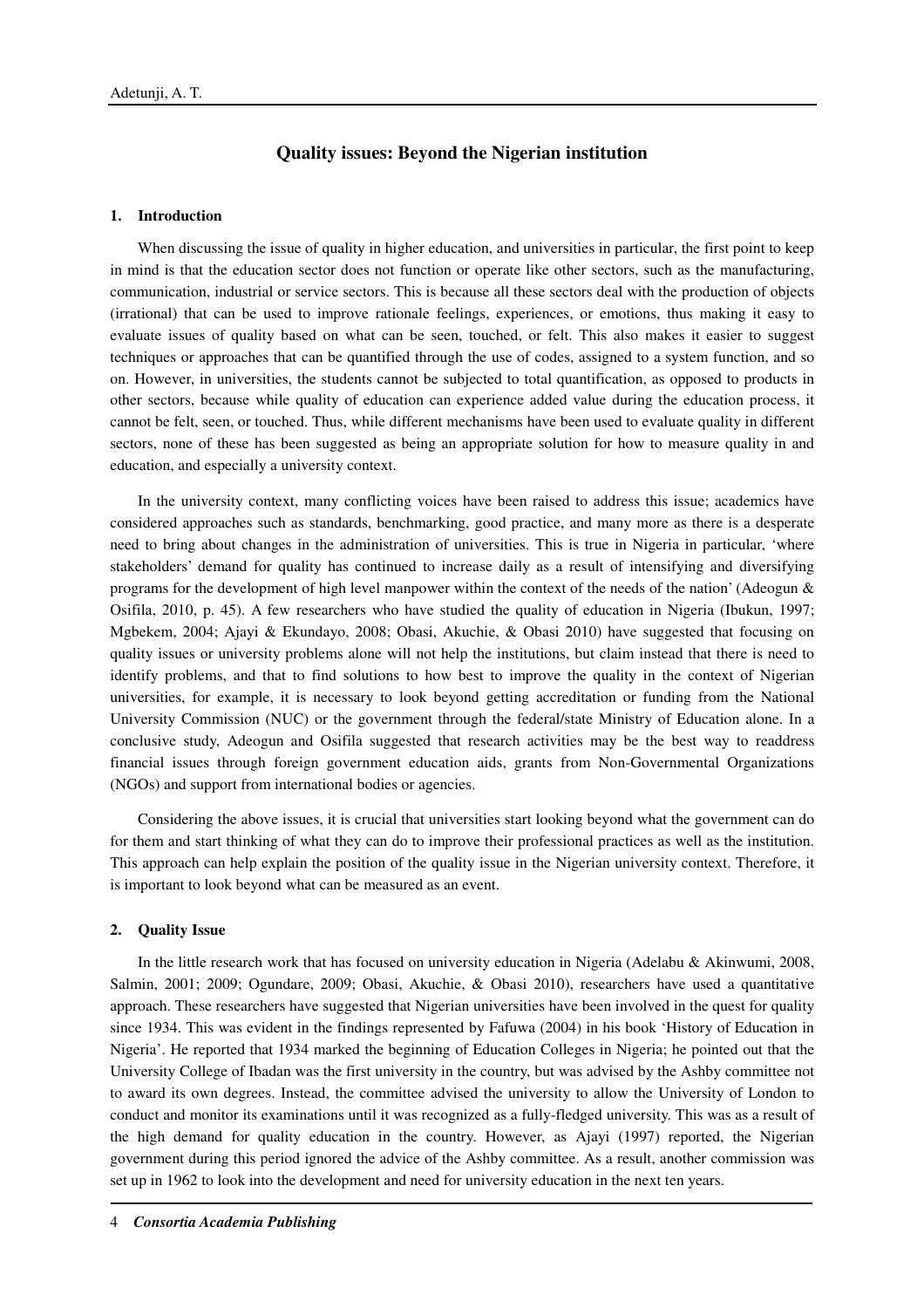The report of commission was the first controversy regarding the quality issue in the history of Nigeria university education. The commission had a disagreement, which led to two different reports being published. Fafunwa (1971) explained that the commission's first report advised the Federal Government of Nigeria to create more universities while the second report objected to the Nigerian government creating its own universities due to small enrolment in the university college of Ibadan at that time. However, the Nigerian government decided to ignore the two reports from the commission, and instead created universities based on political regions. This gave rise to the first major problem of education in the country, because the universities found it difficult to attract enough students. However, before the end of 1965, the demand for university education had increased and indeed exceeded the projection of the commission; nonetheless, the government did not do anything to improve the quality of the universities or to meet this demand. Nevertheless, quality first appeared on the agenda of the Nigerian government with the suggestion that the colleges that had been created should be run as an affiliation of the University of London, thus showing that the demand for quality education in the country was as old as the establishment of the first university.

In the same vein, Ibukun (1997) revealed that in 1979, the country witnessed the establishment of the first private universities. Twenty-six private universities were lawfully established but a major issue in their formulation was that they were wrongly constituted with no academic-minded personnel on the board of trustees or in their formation, and there was no proper arrangement for lecture facilities, something which the Nigerian government realized would jeopardize the quality of teaching, learning, and research, thus leading to possible crises in the future. As a result, the government dissolved the universities and placed a ban on establishing private universities in the country. It is interesting that knowingly or unknowingly, approaches and measures have been taken to maintain how the universities are formulated, an approach which can be linked to quality assurance in the country.

Another interesting landmark achievement in an attempt to improve the quality of education in Nigeria was the establishment of the office Minister of Education in the three main regions. Fafunwa (1971) reported that in 1969, each region's Minister of Education became the key policy formulator of his or her region's education with Lord Lugard introducing a two-policy system that involved both direct and indirect rules. Direct rules were introduced in the western part of the country, which restricted Christianity and western education but promoted the Islamic religion, and established a flexible system of education in the north of the country. This approach was assumed to be a major setback as it did not use a common platform for access to education in Nigeria. Likewise, this was assumed to be the one of major reasons why those in the north of the country do not engage well in learning and development. Consequently, the Nigerian government has been trying to engage those in the north of the country in the education system by introducing catchment and non-catchment areas. A catchment area is a scheme for a particular area where there is a strict policy on education criteria while non-catchment areas enjoy a flexible policy. Again, this was seen as a major setback as there was no common platform to assess education provision in the country.

Another major concern identified in the study of Nigerian university education was the regular change in office of the political administrator, which led to a huge mismanagement in the administration and implementation of government policies in the country. Several researchers, such as Ojerinde (2008); Aina (2010), stated that between 1991 to 1998, Nigeria as a whole experienced eight political leaders, and in each term of office, a different Education Minister was chosen with each introducing a different system, techniques, or policies that were then implemented irrespective of whether they were appropriate or whether they functioned properly. This caused a lot of confusion for principal officers, who had to manage the operation of the universities, and led to much confusion regarding what policy or technique they should follow. Today, these power shifts are seen as another major problem that has affected both the country's economy and its education system.

It was also observed by Ajayi (1997) that at the beginning of education in the country, university academics who were well known for their research work and creativity were well supported by the government, but as soon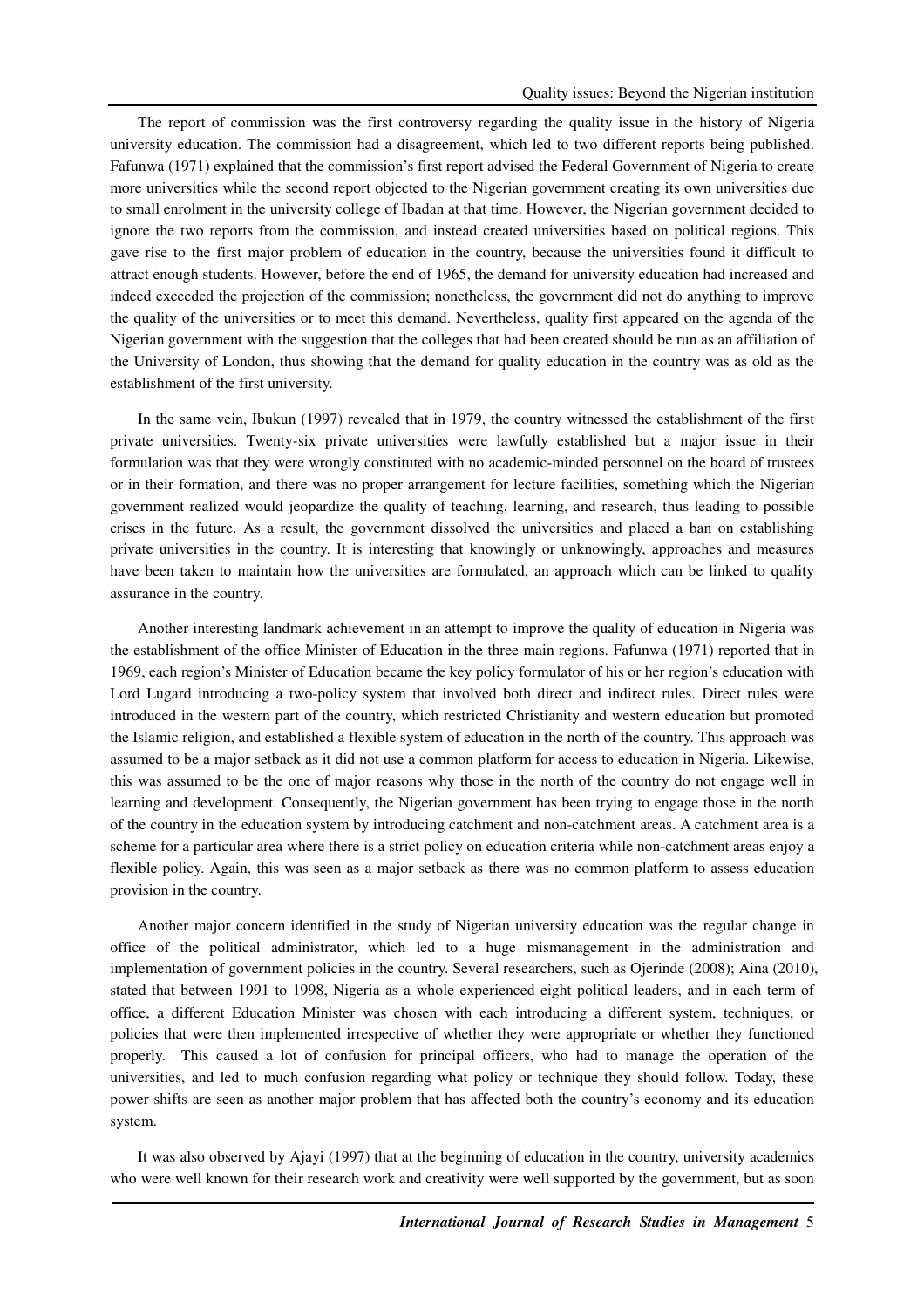as the period of instability regarding the public office holders began, it became difficult for academics to carry out research work in the country, because there was a lack of the necessary facilities and of the funding required to update the present technologies; nor were there sufficient funds to carry out research work in the existing universities. In order to rectify these problems, the principal officers in the universities embarked on continuous strike action via different internal stakeholders, such as Academic Staff Union of Universities (ASUU), Non-Academic Staff Union of Universities (NASUU), and even students as a sign of the desperate need to bring about radical change in the provision of education. The action by the ASUU blamed the government for ignoring the issue of quality. Likewise, Adesina (2005) pointed out that on many occasions, this group of stakeholders had called on the government to provide them with the facilities and equipment they needed to do their job and discharge their duties effectively. However, when government failed to respond to the demand, they embarked on strike action to emphasize their demand for change. Therefore, it is evident that the manner in which the universities have been operating in the last two decades has been a cause of concern for all stakeholders.

Adesina (2005) also pointed out that the quality of education in the country is affected by the continuous demand for university education without there being any universal access; this was as a result of the failure to make provision for university education, as earlier suggested by the commission's report in 1962, which recommended that the Nigerian government should make provision for the establishment of more universities, but which was not adopted properly (Fafunwa 1971; Ajayi 1997). One important step the government recently took to meet this demand was to create more university access. Nigerian government has viewed access as a way to improve the system, though many assumed this to be a political campaign tool in order to get into office, after which they fail to create meaningful access for learning and those they created are lacking the right choice of equipment that can fit into the contemporary development of education. In the process of creating access, the universities have lost their value of facilitating knowledge to educate and of adding value to student knowledge, as many universities now admit more students to meet the running costs, meaning there are fewer academic staff to cater for a greater number of students. In some cases, the student-to-teacher ratio has been compromised with massive increases in the number of students in a lecture theatre where a lecturer teaches from 250 to 1500 students without the necessary facilities for this, such as no graduate assistant to help, and indeed, in some cases, the graduate/teaching assistants are employed to do the job of lecturers. On other occasions, there are no microphones or projectors, there is no one-to-one contact between students and their lecturers, and other teaching aids intended to make the exercise meaningful are obsolete. Student knowledge is tested by what they can memories and not by what they know or what they can do. Therefore, resolving quality issues in the Nigerian university education sector has become a major issue, which is difficult to resolve when the situation is compared to that of other universities across world.

#### **3. Research Methodology**

This paper gathered practical evidence from principal officers using six Nigerian universities (three public and three private). A purposive sampling technique was used to select the six universities studied. In accordance with the research aims, this paper chose to interview higher executive officers in each university, such as vice-chancellor, registrar, bursar, director of academic planning, and dean of faculty; they are known as top executive officers and are sometimes referred to as the management as they are involved in the day-to-day administration of the university. A qualitative approach was suggested to fill the gap identify in the literature. An approach that many study of this nature will not consider, rather they will focus on what to measure. This intension has made them to adopt a quantitative approach to their studies. This paper collects information from using a qualitative approach. Therefore, the data presented in this paper were collected from university management with each principal officer involved having at least 15 years of work experience. Their position in the university and the roles, responsibilities, and duties they performed was the key reason for their selection for this study. This selection method was ideal as it was important to obtain very rich data from those who understand and are involved in the quality-based decisions of the university. However, the data from the survey are limited in that the survey covers only issues related to factors affecting the quality of Nigerian universities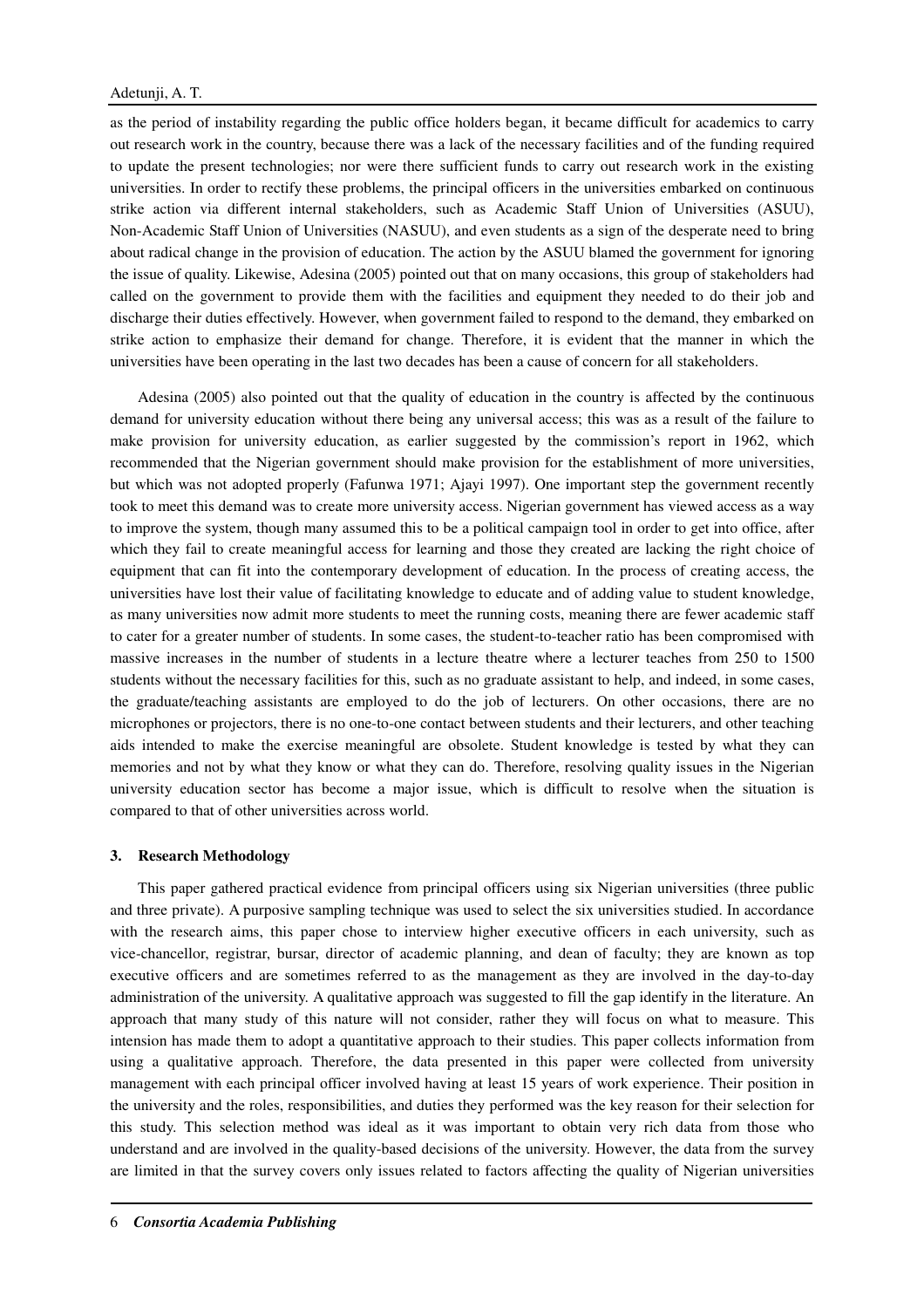that are beyond their institutional control. There are no existing data on factors affecting the quality of Nigerian universities beyond their institutional control especially as related to the issue of quality. The opinions of the 36 participants who took part in the study were very strong as they were top-level academics; thus, their involvement in quality issues made their views relevant to the study.

In this paper the selection of those involved in the activities of the university increases the authenticity of the findings presented. The presentation of data relating to factors affecting quality issues beyond institutional control in Nigeria also increases the authenticity of the study, while principal officers' daily duties and position of authority in the university is assumed to increase the trustworthiness of the findings. It was also assumed that the problems faced by Nigerian universities could not be understood unless those who are involved in the running of the daily activities of the institution are interrogated, hence making it difficult to replicate the approach or approaches developed from another environment in Nigeria (Adetunji, 2014). The findings were analyzed and discussed using descriptive analysis. This paper does not claim that the findings can be generalized to other institutions outside Nigeria but does claims the generalizability of the six universities that were studied within Nigeria.

# **Table 1**

# *Participant's grid*

| Type of university |                      | Participants        |           |               |                                     |                                   |                    |
|--------------------|----------------------|---------------------|-----------|---------------|-------------------------------------|-----------------------------------|--------------------|
|                    |                      | Vice-chan<br>cellor | Registrar | <b>Bursar</b> | Director of<br>Academic<br>Planning | Dean<br>Student<br><b>Affairs</b> | Dean of<br>Faculty |
| Public             | Federal university 1 | $\ast$              | $\ast$    | *             | $\ast$                              | $\ast$                            | $\ast$             |
|                    | Federal university 2 | $\ast$              | $\ast$    | $\ast$        | $\ast$                              | $\ast$                            | $\ast$             |
|                    | State university     | $\ast$              | $\ast$    | *             | $\ast$                              | $\ast$                            | $\ast$             |
| Private            | Interdenominational  | $\ast$              | $\ast$    | *             | $\ast$                              | $\ast$                            | $\ast$             |
|                    | Denomination         | $\ast$              | $\ast$    | *             | $\ast$                              | $\ast$                            | $\ast$             |
|                    | Sole Proprietorship  | $\ast$              | $\ast$    | $\ast$        | $\ast$                              | $\ast$                            | *                  |

The first criteria used to arrange the universities selected for this study was their period/year of establishment. Public universities were allocated A–C, while private universities were allocated D–F. Thus A = federal university,  $B =$  federal university,  $C =$  state university,  $D =$  interdenominational university,  $E =$ denominational university,  $F =$  sole proprietorship university. 1 = vice-chancellor, 2 = registrar, 3 = bursar, 4 = director of academic planning,  $5 = 6 =$  dean of faculty. Therefore A1 is the vice-chancellor from federal university 1, B1 is the vice-chancellor from federal university 2, F1 is the vice-chancellor from the sole proprietorship university, A6 is dean of faculty from federal university 1, B6 is dean of faculty from federal university 2, G6 is dean of faculty from the sole proprietorship university.

# **4. Factors Affecting Nigerian University Qualities that are Beyond the Institutions' Control**

The 36 respondents shared a common view on three major factors that they claimed have a strong impact on overall performance: the power supply, the quality of the families in the community, and the quality of primary and secondary school the students attended.

# *4.1 Power supply*

All respondents mentioned at one point or another that a disrupted power supply affected their university performance in many ways. One of the respondents elucidated that "if you want to have quality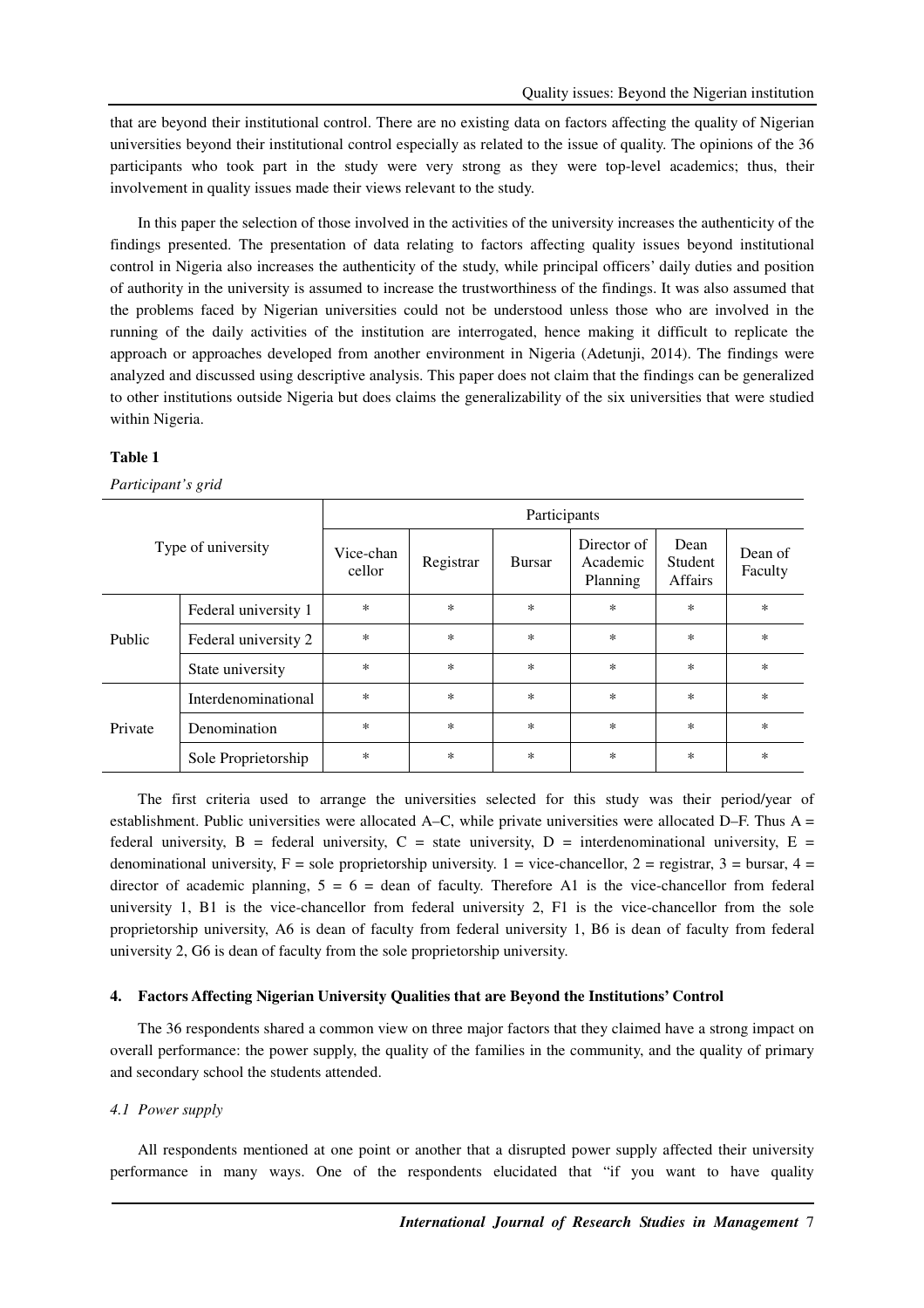teaching/meaningful research and there is an erratic power supply, you will not be able to concentrate on the research that you are doing" (vice-chancellor). Another participant added, "In a situation where you have to test for a result in the laboratory and you have low power supply, the technology you are using may give you a poor result or may not even work at all" (director of academic). Sixteen participants also condemned the administration of the power supply in the country. They mentioned that the poor effort in administrating the power supply affected all parts of the business sector in the country. They explained that the Power Holding Company (PHC) gives them a bill they need to pay every month, whether or not they have supplied the university with power. They argued that the amounts charged are not justified but that there is no law to check their dealings since they are government agency. Five of the respondents lamented that the amount of money their institution had been forced to invest in running a generator would have been sufficient to develop other aspects of learning, as is the case in other countries where they are not worried about power. They emphasized that power issues cannot be allowed to compromise the activities of the university, and that is why they have had to invest in alternative and far more expensive ways to generate power. One of the participants (*Vice-chancellor*) explained:

*I think we need electricity to run our computers, to carry out our Computer Based Examinations (CBE). I cannot rely on PHC to supply power throughout the day when the CBE is going on. It is difficult for us to use power supplies by the PHC: because the power can fail at any time and all the computer will shut down which will affect the exam process, students will lose their information and will have to start again. Therefore, we prefer to use generators for the period of the examination which costs the university more.* (C1)

Thirteen of the informants were questioned further about why Nigerians are still suffering from an unreliable power supply and a lack of good roads when Nigerian universities have been producing graduates in mechanical, electrical, and civil engineering since 1964. Four of the participants elucidated that many Nigerian graduates have passed through the university education system not because they want to contribute to the development of the nation, but because they want to get a degree in order to secure a white-collar job. Again, it was mentioned by two participants, as a way to justify the poor performance of graduates in the community, that many of these graduates have good intentions to develop the nation, but the major problem is that without a power supply, nothing can be done. In addition, one of the participants pointed out,

*In an instance where we are talking about getting students involved in their learning as well as encouraging them to do better, there is no power supply to power electrical materials to ventilate the reading room or the library: even the environment in which students receive lectures is not good. All these will have an effect on quality, especially quality of transformation.* (B5)

A comparison of any Nigerian university with any university in a country that does not have to worry about the power supply would clearly indicate that the outcome of performance for both teacher and learners cannot be the same. Thus, it is not surprising that twenty of the participants complained that it was very difficult for them to perform any practical activities that could engage the students. Five of the participants commented that organizations that were supposed to value their activities were not willing to invest in education because they believed the return on such an investment would be low as there is the risk that students may not be taught well. Furthermore, nine of the participants claimed that as universities are a government agency and an agent of national development, they should not be charged the same for power as are other sectors who are profit-making organizations.

It was implied that in most cases, universities pay more than other sectors for power. Eleven participants were even more concerned with the incorrect voltage input from the PHC, which could damage their apparatus. One of the participants gave the example of how the power packs of 56 computers were burned in one minute. He explained that it had taken his department two years to raise funds for the computers, but in just one minute, they had lost all the computers due to the wrong power voltage. His frustration was that no compensation was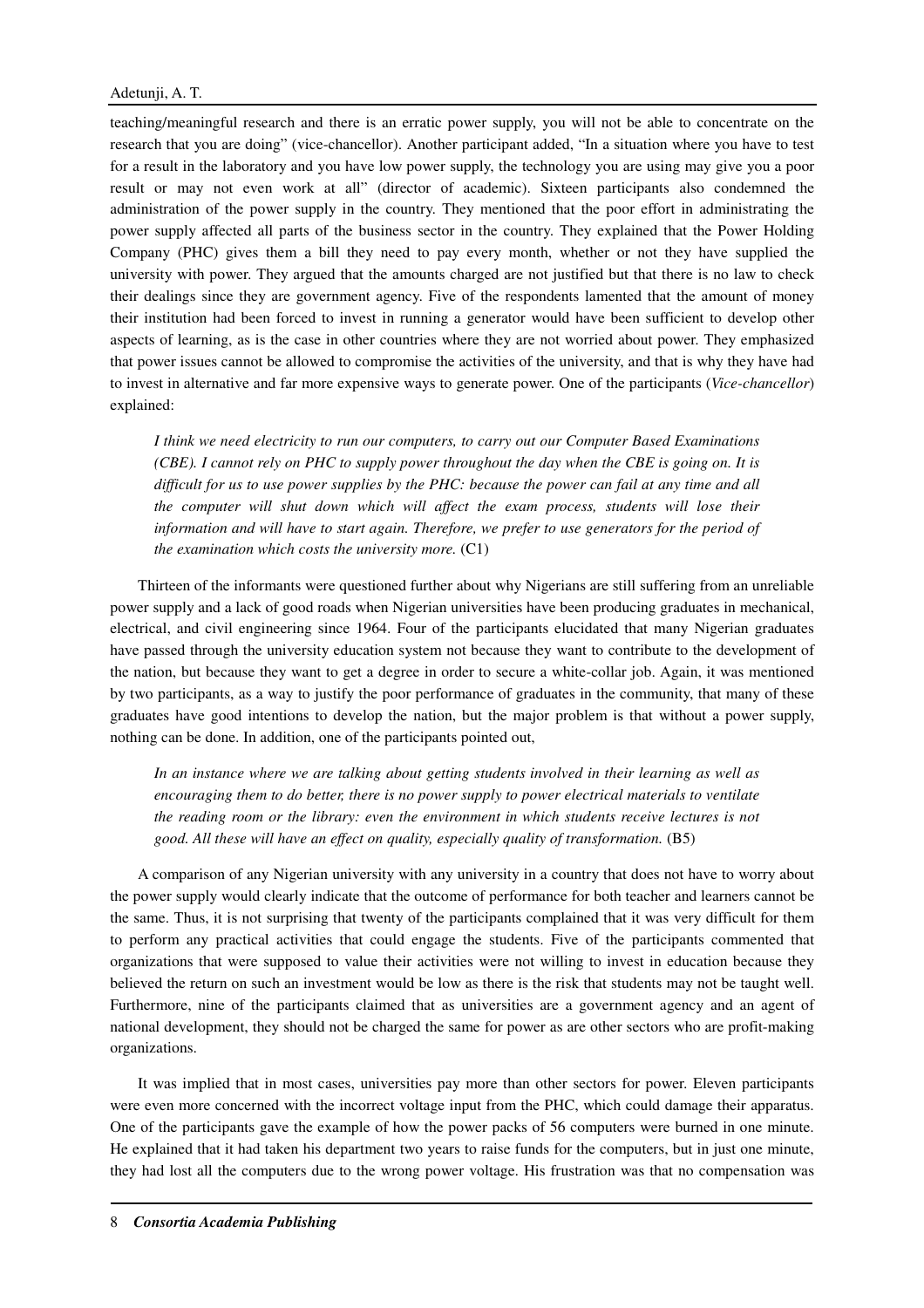received from the PHC nor even any apology for what they have done was clear.

### *4.2 Quality of the family in the community*

Twenty-two respondents placed serious emphasis on the home and community the student comes from as a factor beyond the university's control. Six of the informants explained that many students cannot cope at university as a result of family problems that affect their ability to respond well in the classroom. A few informants talked about students' family background; they mentioned, for example, that in a situation where the husband abuses his wife in front of the children before they leave home for school in the morning and refuses to give the children money for school, such students will be focusing on those emotions even in the classroom, rather than concentrating on the class activities. However, one of the participants (*Vice-chancellors*) added:

*Regarding the academic staff, like every human being, you find some bad ones who are not doing their job properly - for example, collecting money to pass students or having sex with them in return for marks - and again, these are coming from the society.* (C1)

This type of behavior is a component of the society; indeed, the participant claimed that they had frequently witnessed parents giving money to lecturers as a financial inducement to guarantee their child's success. Another issue is that of corruption, whereby students want to pass at all costs. Furthermore, a participant (dean of faculty) mentioned:

*I would also add that, when we talk of the society, parents must be involved because a lot of students are distracted right from home. Some parents want their children to study a course that does not interest the students themselves. These are major concerns for the institution.* (D6)

Nineteen of the respondents claimed that family background plays a vital role in the life of the student. They mentioned that some students are willing to study, but the families they come from cannot even afford to feed them, let alone pay their school fees. They claimed that poor funding cannot be blamed 100% on the government. Likewise, one of the participants commented that parents also have their own responsibility for maintaining students by providing them with living expenses. This situation should be compared to the United Kingdom, for example, where students are in control of their fees having secured a loan from the government to follow the program of their choice.

Likewise, one participant added that apart from financial responsibilities, parents also encourage students by bribing their way to obtain good GCSE results for their children. Fourteen of the participants expressed their concern that some students arrive at university with very high marks, but while the only basis for admitting candidates is to use their obtained grades, there is no guarantee about how they got them. How can you explain it if a graduate finishes university, yet when he goes for an interview, he cannot express himself? Eighteen of the participants agreed that student indiscipline stems from the society, because the students are the heartbeat of society: "We have students from various backgrounds here and the society has affected many students' behavior, maybe from home. Some lack guidance or parental care: hence, when such students come to university, it reflects in their way of life." This can frequently be seen in the behavior of the students, especially in the private universities.

#### *4.3 Quality of primary and secondary schools*

Twenty-nine of the participants talked about the quality of pre-university education as a factor that affects students and that is beyond the universities' control. Twenty-three of these participants revealed that a number of students from public primary and secondary schools do not perform well at university. Their opinion was that there are many factors that are responsible for this poor performance, among which they mentioned funding. Indeed, six of the participants supported this view by adding that frequently, primary and secondary teachers' salaries are delayed or not paid for five to six months. As a result, many primary and secondary school teachers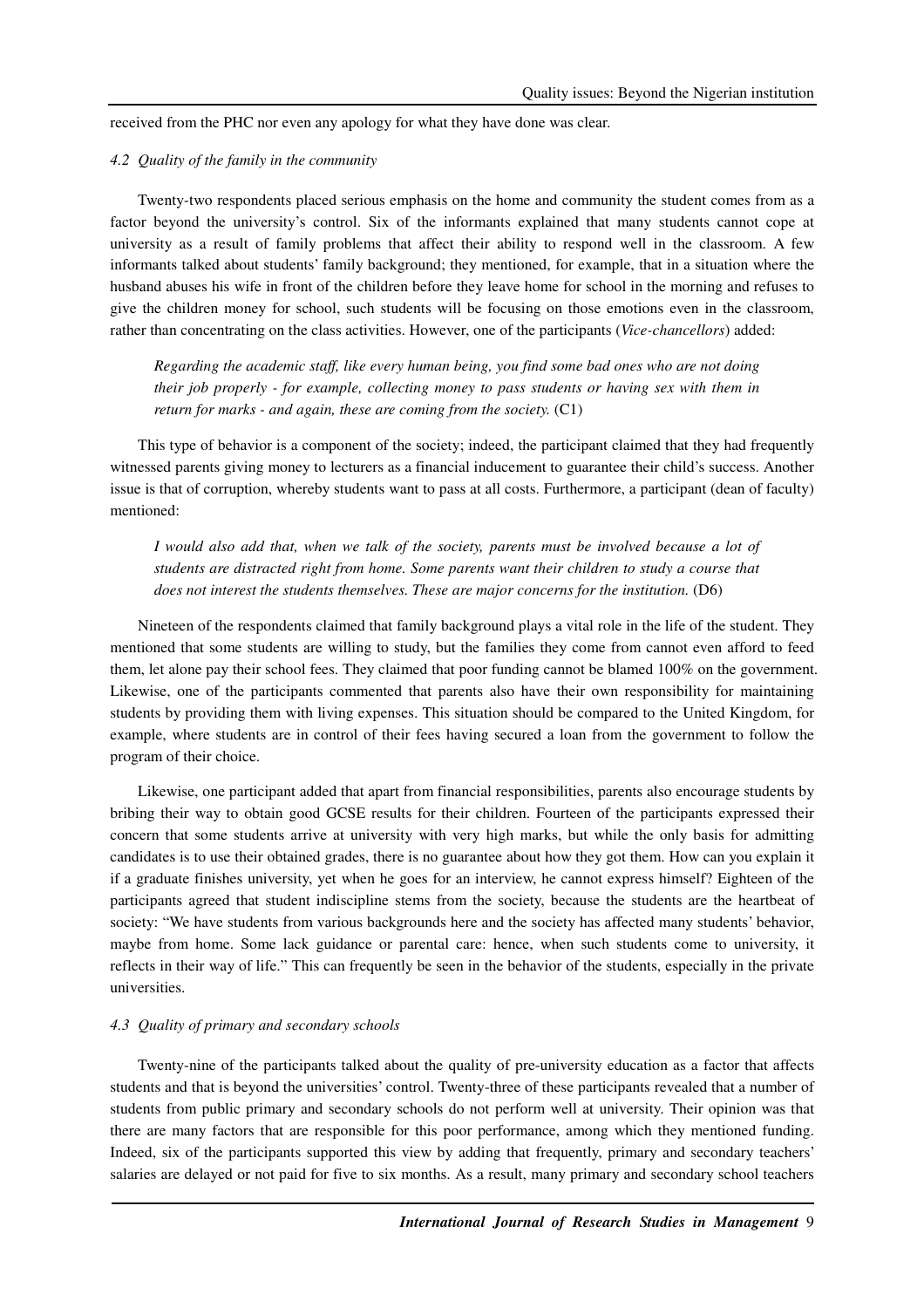now commit themselves to trading as a second job and are thus unable to devote adequate time and attention to lesson planning, innovative teaching, or further research. Another participant (dean of faculty) who supported this assertion, stated:

*Primary and secondary schools should be learning places, where teachers should support pupils to discover their potential and guide them to fulfil their dreams. But that is not the case. Take, for example, myself: I was forced to enroll in science class when I was in secondary school but I ended up studying accounting in the university as my chosen career. If I had been allowed to make a choice earlier I might, of course, be better than I am now.* (G6)

Five other participants raised the issue of overcrowding, non-conducive environments for learning, a lack of student-centered learning, the maltreatment of pupils, unnecessary discipline that can affect pupils' concentration in class, and many more. These are issues that have been translated into student life and that the university cannot control. Eight of the participants argued that even if the environment is not conducive and pupils are taught in a dilapidated building, if teachers focus their attention on learners, they will still perform better if they are motivated to read and take responsibility for their own learning. However, 14 of the participants added that it was difficult to achieve good practices because the teachers are very lazy; they also struggle because they have not had good teacher training, but have selected teaching jobs as a means of earning a livelihood.

Fifteen of the participants summed up these challenges and questioned the output of such training; they stated that it is difficult to ascertain whether the grades assigned to pupils are as a result of their good work or whether they are a quality output, and indeed, it is not known until the students enter the university system for further or advanced transformation. Therefore, if quality is to be achieved, there is a need to know how best to fit students into the university. Six of the participants emphasized that quality should be a focus from the primary school level, because without a very good foundation at the start, then everything will be difficult. Similarly, four of the respondents argued that graduates from primary and secondary schools are the input of university while eight participants explained that if there are faults in the level of transformation at both primary and secondary school, it will reflect in the life of such students at university. Therefore, they believed that the quality of university education should be tested right from primary school up to the university level, and quality should be measured and discussed.

### **5. Conclusion**

This paper has acknowledged the factors affecting the functionality of Nigerian universities beyond the control of the principal officers. The study has acquired great importance as factors identified therein will not have been appreciated without this research, in view of the fact that there are few factors that have an immediate impact on the running of the university in a real sense. It is obvious that even when demand for quality arises within the university, the principal officers always do their best to resolve any problems. This study has identified that when issues are beyond institutional control, then it is hard for the principal officers to resolve such problems. It is clear that Nigerian university principal officers are doing extremely well under these very difficult circumstances by keeping the sector running despite the vast number of quality issues identified in the study. Nonetheless, in an idea environment, it is the duty of the principal officers to ensure the smooth running of the university system.

#### *5.1 Practical Implication and Limitations*

This study has contributed to the enlightenment of both internal and external stakeholders regarding what exactly are the problems of Nigerian universities by looking at things that are not considered by other institutions to be a problem when managing or determining quality. This short piece of research is expected to inform researchers, institutions, professionals, parents and even students about things they need to be aware of in their institution. Likewise, the study has expanded our knowledge of things that are beyond the institution's control.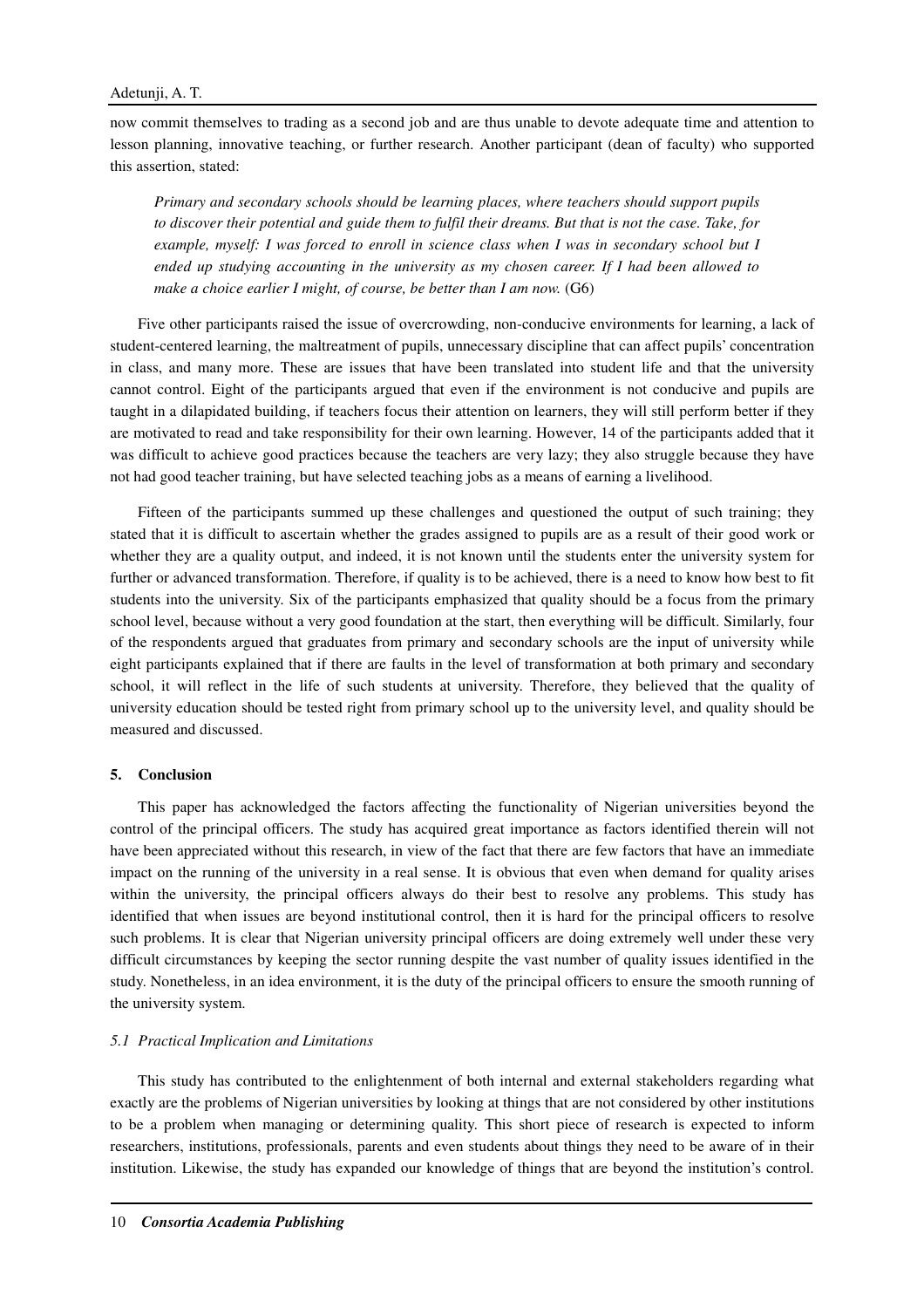This knowledge can help the institution to be more focused and work towards eliminating these problems. In addition, this study has exposed the untouched area of the sector to the government agencies who should take responsibility for correcting the wrongs landed at their feet if they want Nigerian universities to compete with their counterparts overseas. This paper did not discuss other factors suggested by the respondents, where 50% of the respondents were not in agreement regarding the factors affecting their performance. This approach was used to focus solely on the research objective of this paper, which is to examine the origin of the quality problems in Nigerian universities and understand what factors have adverse effects on university quality process but cannot be controlled by the institutions' principal officers.

The focus of this paper is solely on factors that affect principal officers but that is beyond their control. In other words, it does not mean that the three factors discussed here are the only factors affecting principal officers' performance in Nigerian universities, but this paper considers these three factors as crucial as they were comprehensively suggested by the 36 participants. Likewise, given that the study is limited to 36 participants, generalization of such factors and the application of the findings should be considered with care. Again, the paper does not claim that if these three factors were removed or dealt with, the principal officers could be motivated to perform better. This is because performance is subject to many entities and some of these can be examined in a future study. The study is limited in that it does not suggest any ways to remove these impeding factors from the university operations; nor does the paper take into account quality issues other than the ones discussed in this paper.

### *5.2 Significant contribution*

This paper examines quality issues in Nigerian universities from the principal officers' perspective and looks beyond quality on the surface. Researchers in the field of quality management have studied quality with the intension to measure quality as if it could be quantified. Scholars with this belief and approach normally adopt positivist approach to their research with the intension of using a questionnaire or structured interview to gather information. They always describe quality as if it can be measured in meaningful terms. This paper adopts a different approach by studying quality issues in the university, looking beyond what is measurable, an approach not found in literature at present. This paper is relevant to the needs of universities in general and to those of Nigerian universities in particular as the institution continues to make different attempts to improve its operation and make the student experience better. Another new dimension in the way this paper has addressed the issue is the approach the study took to view factors affecting quality beyond institutional control while other studies of this nature focus on what the problems are and what possible solutions can be suggested to solve them. This approach to studying quality only looks at the problem on the surface. Likewise, in the past, the literature has attempted to look at university quality as a borrowed approach to management while this paper considers quality as part of the institutional function.

Given the case of university education in Nigeria, it will be difficult for students and academic staff to function effectively. While this does not mean that theoretical knowledge will not be passed on to students, the situation will eventually affect staff development, and students will receive obsolete knowledge rather than the updated information that can equip them for the future.

### **6. References**

Adelabu, M. A., & Akinwumi, F. S. (2008). Factors affecting academic quality in Nigerian universities. *Journal of the World Universities Forum, 1*(5), 47-61.

Adeogun, A. A., & Gboyega G. I. (2010). Declining quality of Nigerian university graduates: Revitalizing quality assurance through foreign agencies' support. *US-China Education Review, 7*(6), 45-53.

Adesina, S. (2002). *The development of modern education in Nigeria.* Heinemann Education Books, Ibadan. Adetunji, N. (2014). Government policies in relation to quality management implementation: A Review of Nigerian universities principal officers. *Journal of Organisational Studies and Innovation, 1*(1), 22-34.